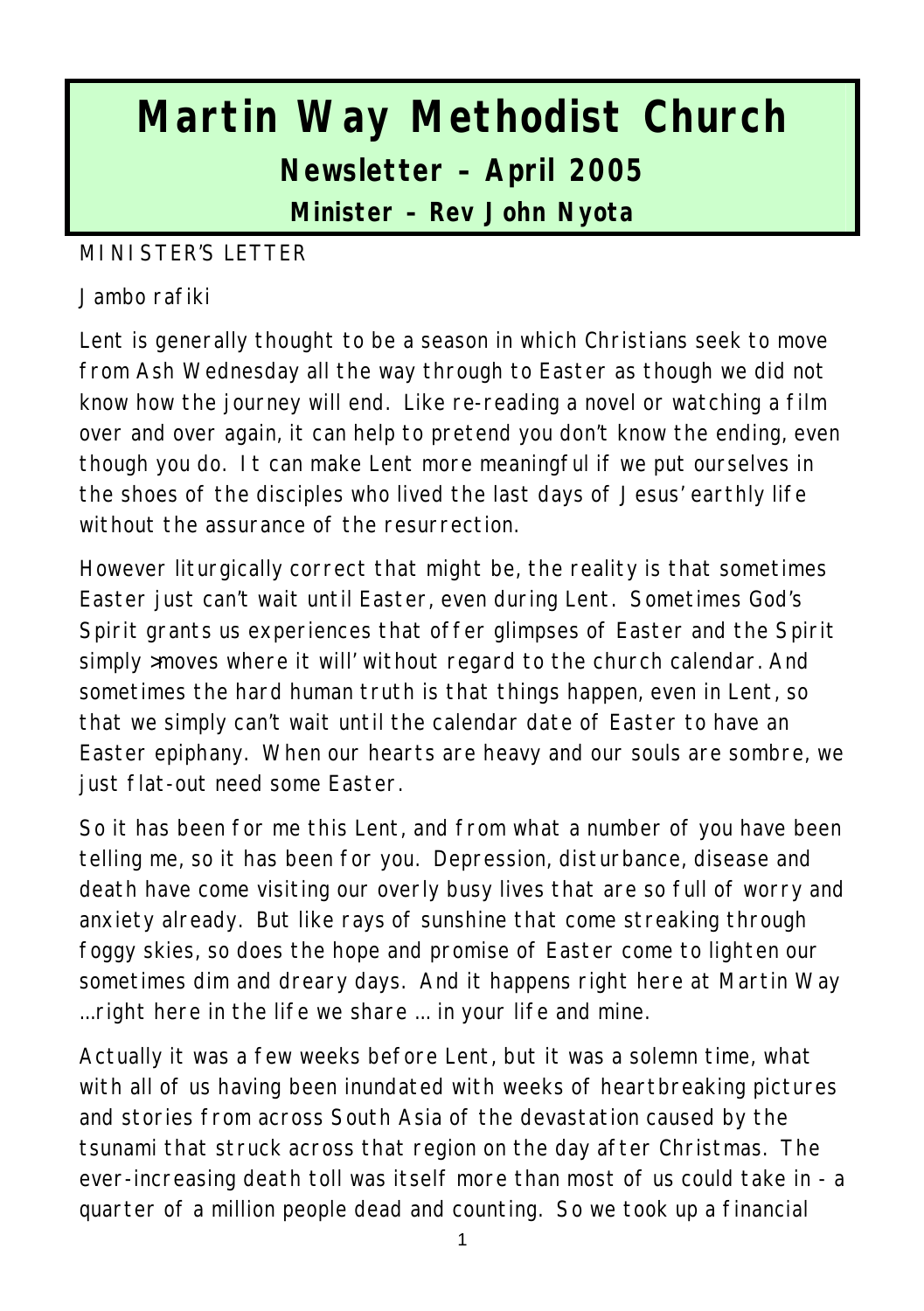offering and received a most generous response from our congregation. And as I was writing this piece I was reminded that this month without any notice I received the news early Sunday morning that one of our beloved friends here at Martin Way had died. What a sad day it was for me personally and all of us here! And that was just but a beginning of many more brothers and sisters who left us that year. But lest we forget

We have entered Lent, a period in which we recall the climactic last weeks of Jesus' life. Escalating conflict culminates in crucifixion and then resurrection. Lent is a time to delve deeper into the >what and why' of Jesus' self sacrifice. If he was divine why would he suffer (and would he actually suffer?). Why would God allow this to happen? What does it mean to say that "Jesus died for our sins?". What difference might that make as I think of my own relationship with God? Lent is a time of wonder at Jesus' love and then to take a look at ourselves and ask how we might live more faithfully and be more grateful for God's love and grace.

I'm thinking perhaps this year in particular, we are really going to need Easter. And on Easter Sunday 2005 no matter how >down' we may have felt this Lent, when we celebrate the resurrection of Christ with an early sunrise morning service at six, no matter how >down' we may still be, when Easter comes, we ...will ... rise. Thanks be to God for the gift of the resurrection and the promise of life eternal in our Lord Jesus Christ! God bless you!

> *Ahsante John*

## **QUOTE - UNQUOTE**

It is my daily mood that makes the weather. I posses tremendous power to make life miserable or joyous. I can be a tool of torture or an instrument of inspiration. I can humiliate or humour, hurt or heal. In all situations, it is my response that decides whether a crisis grows or diminishes, whether a person's humanity grows or diminishes. If we treat people as they are, we make them worse. If we treat people as they ought to be, we help them to become what they are capable of becoming

Johann Wolfgang von Goethe (1749-1832)

 $\overline{2}$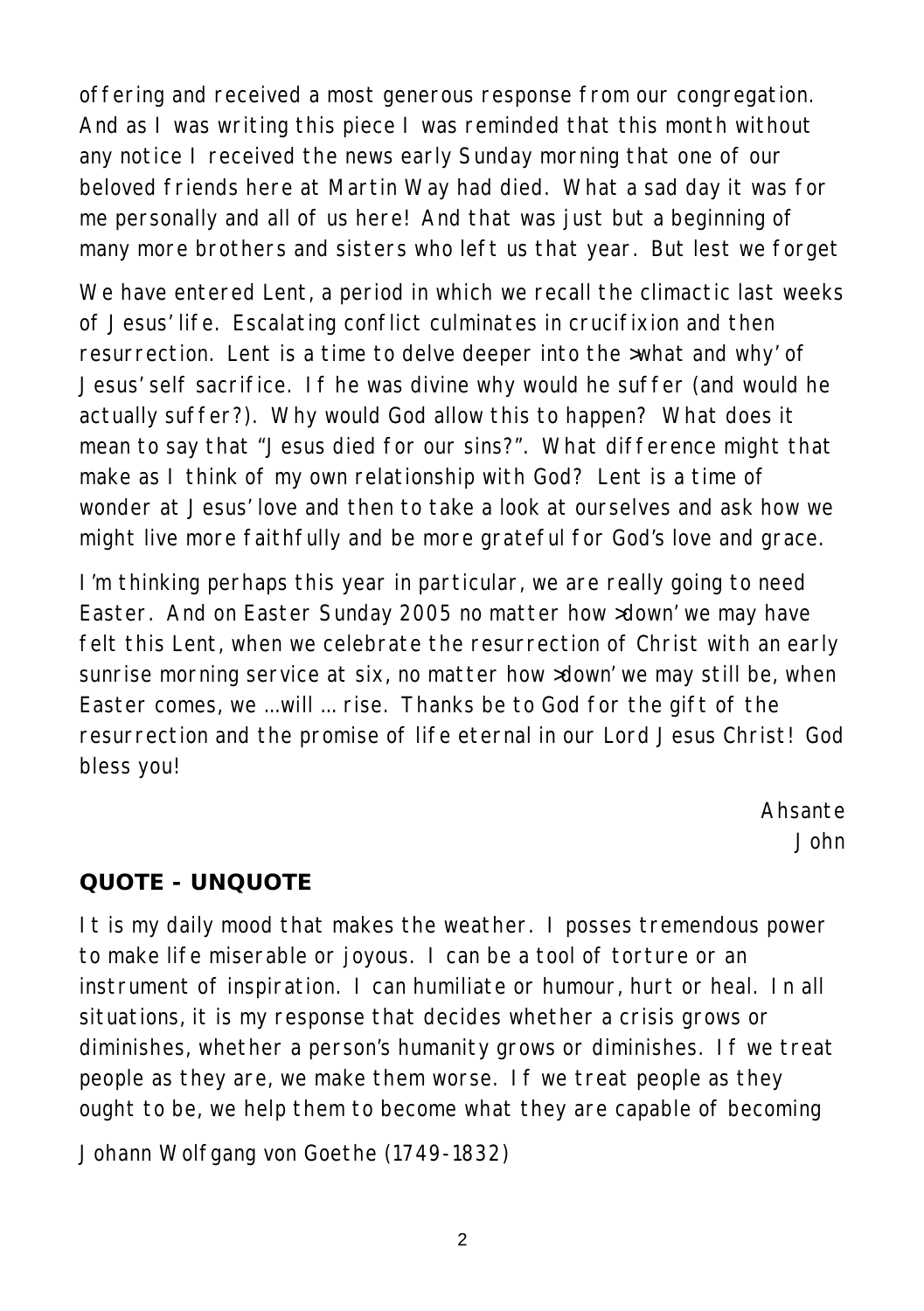# **THE FELLOWSHIP**

There seems to be a question as to whether we still meet or how often. May we assure everyone that we meet every Monday at 2.45pm in the Parlour, excepting Bank Holiday Mondays and during the month of August. We are at the moment without a Secretary (would anyone like to volunteer?), but we are endeavouring to have a speaker at least one Monday in the month. Everyone is assured of a warm welcome, Ladies and Gentlemen.

#### *Eileen Handy for the Fellowship* **SNOW WHITE AND THE SEVEN DWARVE BROTHERS**

It's been four long years since we last saw a Martin Way pantomime and this one, specially written for us by Bernard Doswell, was more than worth the wait. The lucky audience was able to sit back and enjoy the show, their only task to boo, shout warnings or compete in songs about food. Congratulations and many thanks to all those who took part, the performers, the musicians and the indispensable back-stage crew. It was a truly splendid show which well repaid the many hours and days spent on its production. Please Anne, may we not have to wait quite so long for another!

## **DATES FOR YOUR DIARY**

**Saturday 21 May**:: 9-12 noon: Big Brunch in aid of our Kenya Rafiki Trust project to help to build a school house for Baraimu village

**Sunday 22 May**: 1-5.15pm Raise funds for Christian Aid and help the world's poorest communities. Walk through the City starting and finishing at All Hallows by the Tower (thanksgiving service at 5.15); and for those of you who are feeling really energetic you can cycle from All Hallows to Greenwich (15km in all, mainly on cycle paths and quiet roads). Information from our Tony Loft or Alan Morris of St. Mary Merton

# **A Prayer**

O Almighty God, help us not to give place to self-preoccupation, which, snake-like and venomous, winds its way so effortlessly into thought and action; but to take it into the desert with Christ and to throttle it. Amen

*[a prayer based on some words of Temple Gairdner of Cairo, Egypt] CMS Prayer News 13 February 2005]*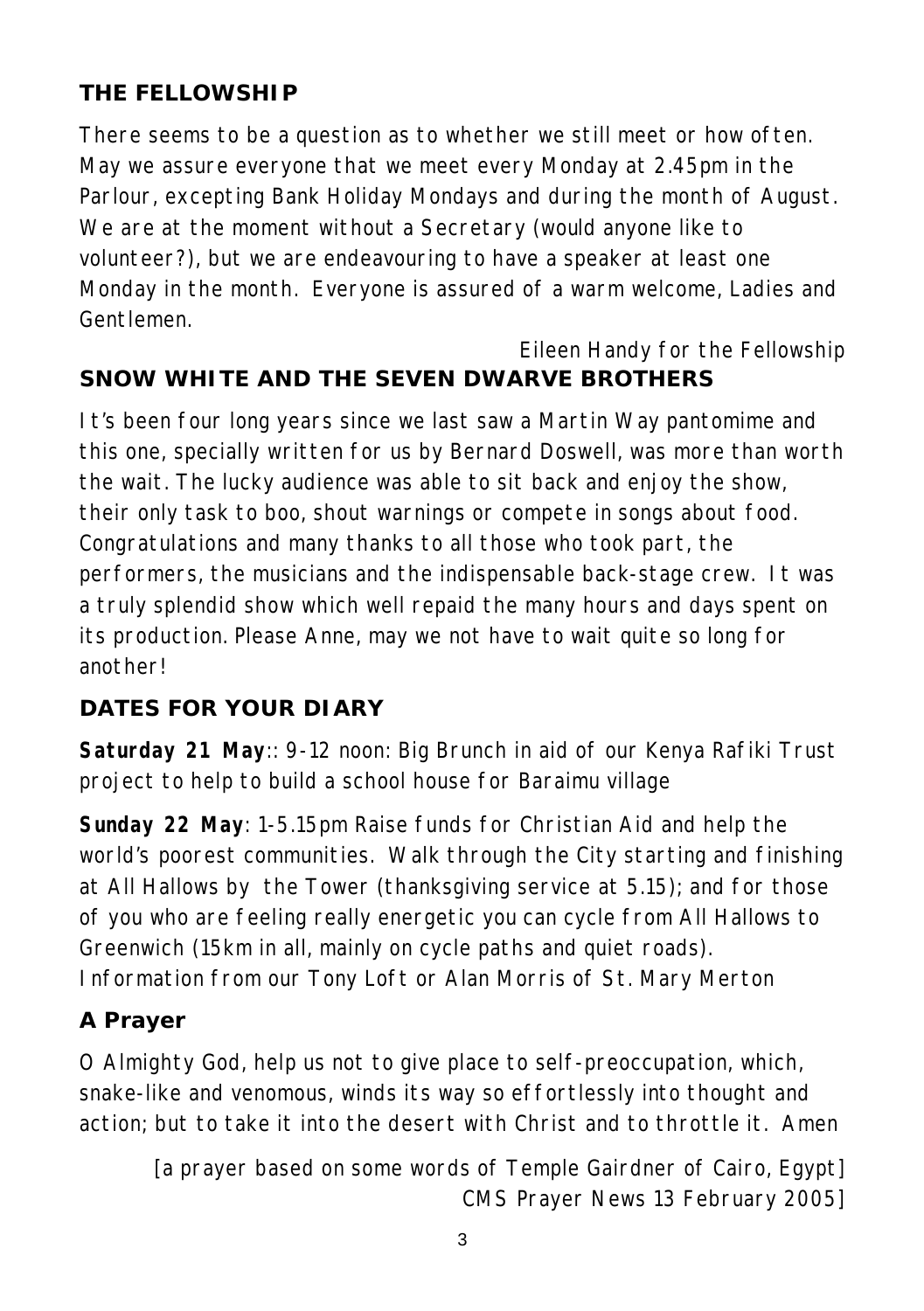### **THOUGHT FOR THE MONTH - APRIL**

I've had a bit of an 'off' day today. You know what I mean. Several things have gone irritatingly wrong; the weather has been cold, dreary and wet; the pain in my legs has been more pronounced than usual; when I switched on my computer the screen remained blank, apart from a brief message I didn't understand .... and so I could go on adding to the list. It was 'one of those days'. We all have them, especially as we grow older.

But then I remembered hearing Rabbi Blue giving a 'Thought for the Day' at ten to eight this morning and that's always a bonus. I'd had a couple of chatty phone calls from friends. I'd watched 'Countdown' and had managed to do just as well as the winning contestant. My daughter, Chris, had come in to see me for a few minutes, as she does every day.

Prince, my cat, had come to me several times, just wanting a cuddle. We looked out at the dismal gloom and the obstinately persistent sleet. It was obviously very cold out there in the garden, but a pot of miniature daffodils still looked beautiful despite the weather. I said to Prince, "Aren't we blessed to have this warm, comfortable home!". Later Prince reminded me in his cat-like way that he wanted some food. I was able to give him some and then prepare a meal for myself ....Come to think of it, the day hadn't been so bad after all.

Looking back on what I had thought of as an 'off' day I realised that it had contained many, many blessings, but I had just accepted them and taken them for granted. So, if you are feeling a bit disgruntled or sorry for yourself, just remember the words of the old chorus ...

> *Count your blessings, name them one by one, And it will surprise you what the Lord has done,*

> > *Bill Cox*

P.S The next day dawned bright and sunny with clear blue skies!

#### **Who's counting?**

Count your gains instead of your losses, Count your joys instead of your woes, Count your friends instead of your foes, Count your courage instead of your fears, Count your health instead of your wealth, Count on God instead of yourself. *Anonymous*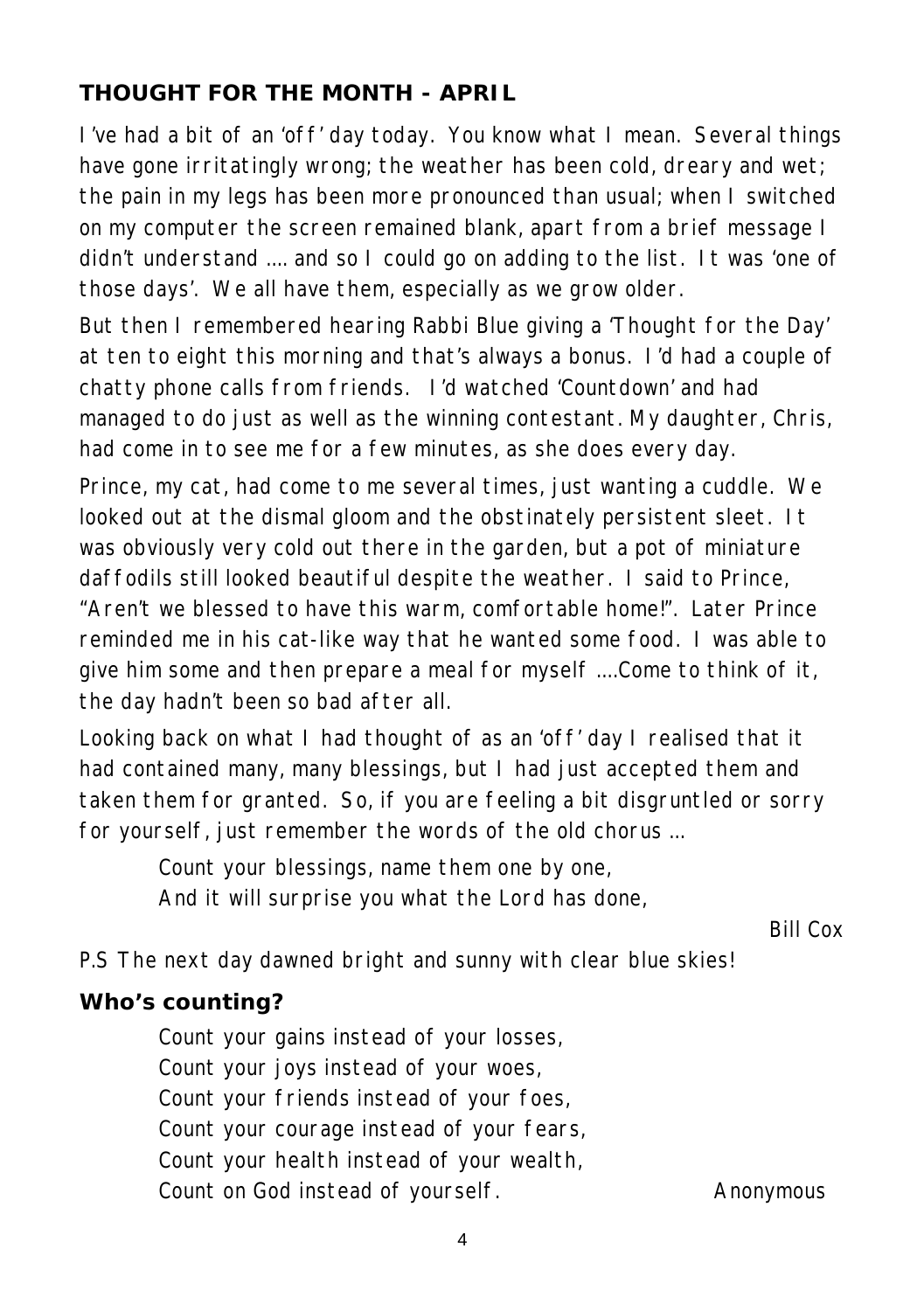## **THE TWO GREAT WAVES**

Three months have passed since we learnt a new word - tsunami. For two or three weeks the great wave and its devastating after-effects dominated the news. Now it has ceased to make the headlines but the questions raised remain unanswered. Many thousands of people died, many are unaccounted for. Thousands who survived have lost virtually everything, something which is beyond our comprehension because, thankfully, it is beyond our personal experience. Does it make sense to you? It certainly doesn't make sense to me. In fact the questions it raises in my mind are disturbing, worrying and nagging questions. Some people lost their faith in God as a result of the tsunami. Why did God, if he is indeed a loving, caring God allow it to happen? That's an unanswerable question. I came across this thought many years ago. WHAT GOD ALLOWS HE ALSO USES. So we need to look for what good, if anything, came out of that unprecedented disaster.

We were reminded that we are imperfect people living in a flawed, imperfect world. Scientists tell us that the wave was caused by movement in a crack in the earth's crust. So the very planet on which we live is flawed and we who inhabit it are certainly far from perfect. We may be led to wonder why God created a world with so many dangerous defects and people who leave so much to be desired. Perhaps because we are not ready for perfection in our present state of existence. Perhaps we need to experience imperfection before we can fully appreciate perfection. We have to allow ourselves to be guided towards perfection, echoing the words of St. Paul, "Not that I have already been made perfect but I press on..." (Philippians Ch 3 v 12)

Then the tsunami gave us a lesson about the stewardship of money. We have been given enough knowledge to enable us to set up early warning systems, thousands of lives might have been saved had one been in place. The reason given for not having a warning system was lack of money.. Yet we can easily find money to fight unnecessary wars and send space probes to far distant comets. It should make us think more about priorities.

Another good thing coming out of the disaster was that it brought many of the richest nations together in an effort to provide speedy aid to those who have suffered. It may also have helped us to realise how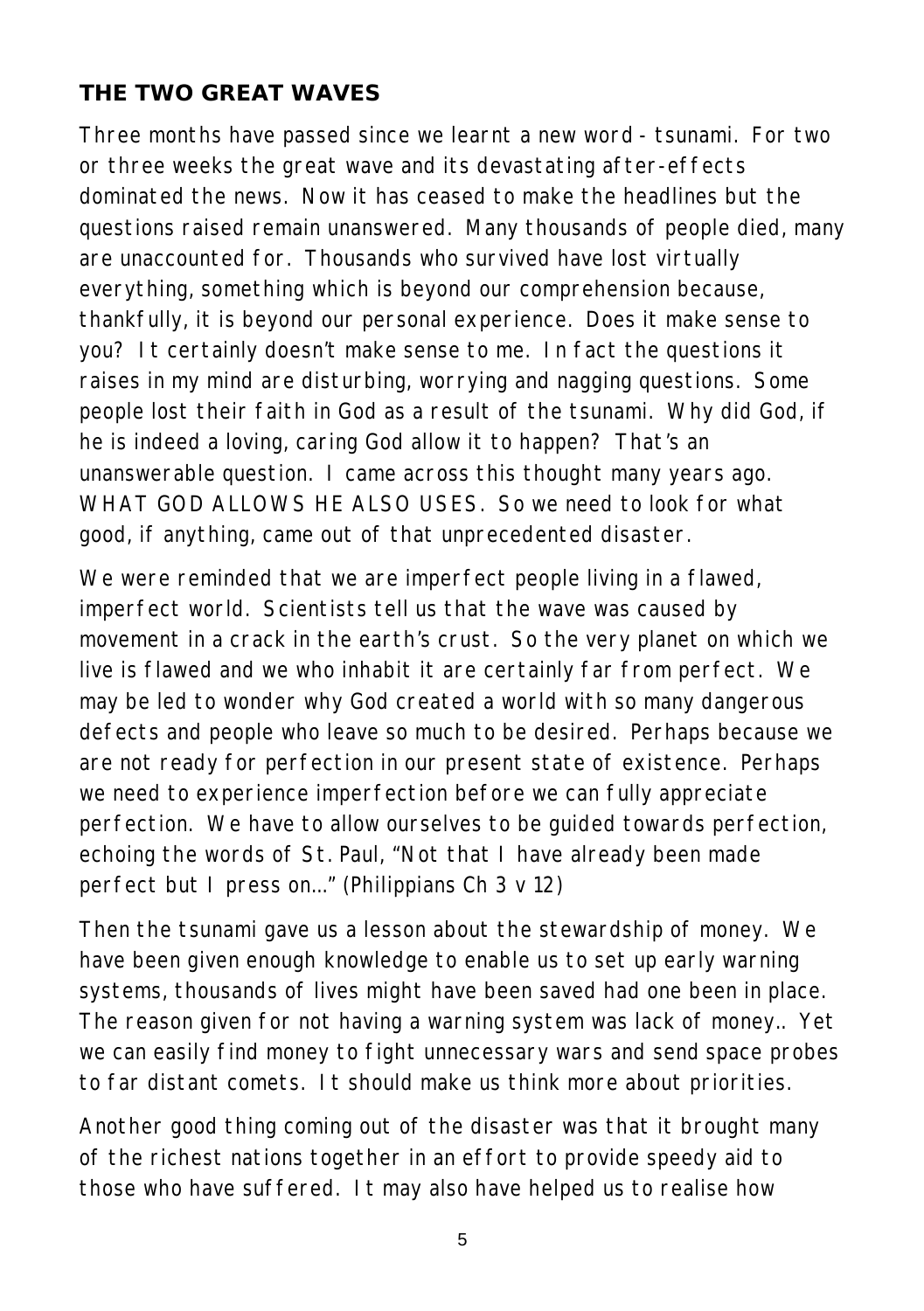affluent we really are. However generous your donation to the disaster fund was, I'm sure that you still have enough left in the bank to meet your everyday needs, You may be planning a holiday. The amount you spend on your holiday would probably keep a family going for years in some of the stricken areas. We are given a reminder, too, that there is a great difference between what we NEED and what we WANT. Certainly in all the areas affected by the wave there are ongoing NEEDS to be met. The basic necessities of life are far more important than the extra >wants' which we have allowed to become thought of as needs.

The great wave was indiscriminate. People of all religions or none were among those who lost their lives or lost everything. Differences of class, religion or race did not matter. It was a reminder that we are all fellow human beings, all children of God, all part of God's creation, all not yet made perfect. And yet we were shown that there is some good in all of us. That was shown in the second great wave - a wave of compassion, sympathy and generosity shown in practical giving on an unsurpassed scale which swept across many countries.

God does not act without purpose although that purpose may be far beyond our very limited understanding. There are many other lessons to be learnt from what happened. We can only accept by faith, that, despite all appearances to the contrary at times, God does love and God does care. There is a spark of divine love in each and every one of us. When that love is allowed to grow and flourish, the world becomes a better and happier place.

*Bill Cox*

## **AN UNLIKELY CHOICE**

Do you remember those awful moments at school, waiting to be picked for the team? I remember with dread the pain of standing and waiting to be selected. The fastest runners and the wittiest, most confident people all got chosen first. The waiting crowd got smaller and smaller, until you became more obviously a part of the unpopular group, for whatever reason you were the outcast, the reject.

The bible is full of rejected and outcast people who, against all odds, were selected by Jesus. Zacchaeus was a rich and unscrupulous tax collector, not a popular guy, who climbed up a tree to get a better view of Jesus as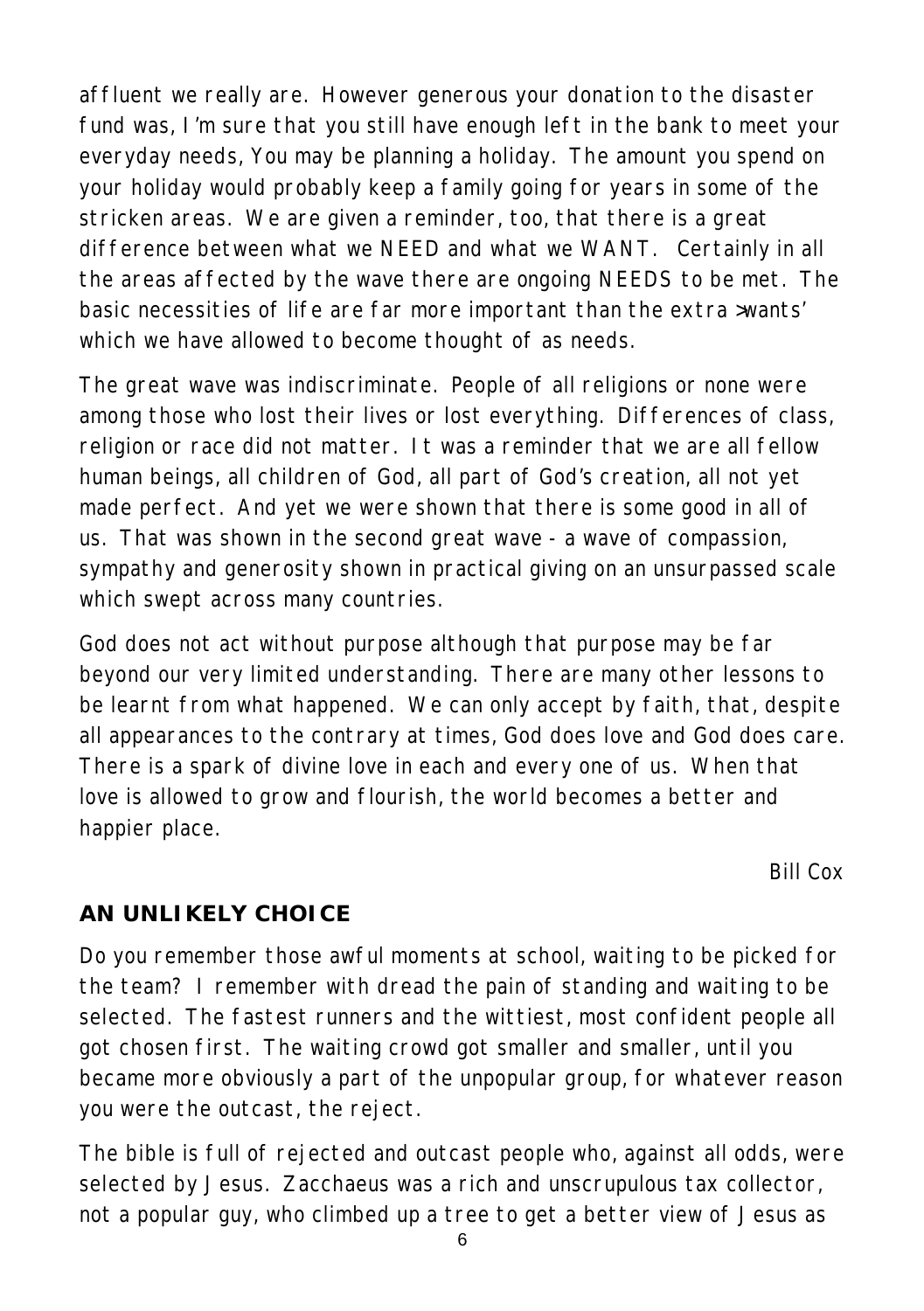He passed through Jericho. Jesus singled him out, telling him that He planned to stay in the tax collector's home that night. The crowd started to complain at Jesus' bad choice, but they must have been amazed as Zacchaeus promised to give half of his belongings to the poor and repay those he had cheated.

Jesus loves everyone without exception. He befriended, healed and saved many ordinary people in the bible, and continues to do so, as people give their lives to Him. How fantastic it would have been to be any one of these unlikely people who met Jesus face to face and personally experienced his healing touch.

*[from Holy Trinity Sydenham Park magazine Autumn 2003: Sue Ajmal]*

# **QUOTES FROM OUR ARCHIVES - APRIL**

**25 April 1933** approval of draft letter to be sent to residents bounded by the following roads:- Kingston, Poplar, Kenley, Circle Gardens, Maycross Avenue, top of Arundel Avenue, Martin Way, Cannon Hill Lane

The statement will bear the names of the Superintendent, Minister and Resident Minister (Rev A C Parker), Circuit Stewards and Secretary

The four ministers should distribute to about 400 houses in close proximity to the site and the remainder should be delivered under arrangements made by the secretary

**14 April 1934** Stone-laying Ceremony

There were about 250 friends at the Stone-laying and nearly 200 at the Public Tea, which was provided and served by the Ladies Association of the new Church.

Amount collected and promised at the Stone-laying totalled £1,503 3s 0d

[comprising : Collection £27 19s 0d; local residents £68 19s 2d; Upper Tooting, Worple Road and Cottenham Park churches each £100; and South Wimbledon church £60; Friends Afar £46 14s 0d;Anonymous £1,000

**29 April 1945** Mr Jarvis had resigned as organist and choirmaster ...Miss Vida Brown had been acting as choir leader since Mr Jarvis left and Mrs G John had been helping as pianist. The choir members had voted in favour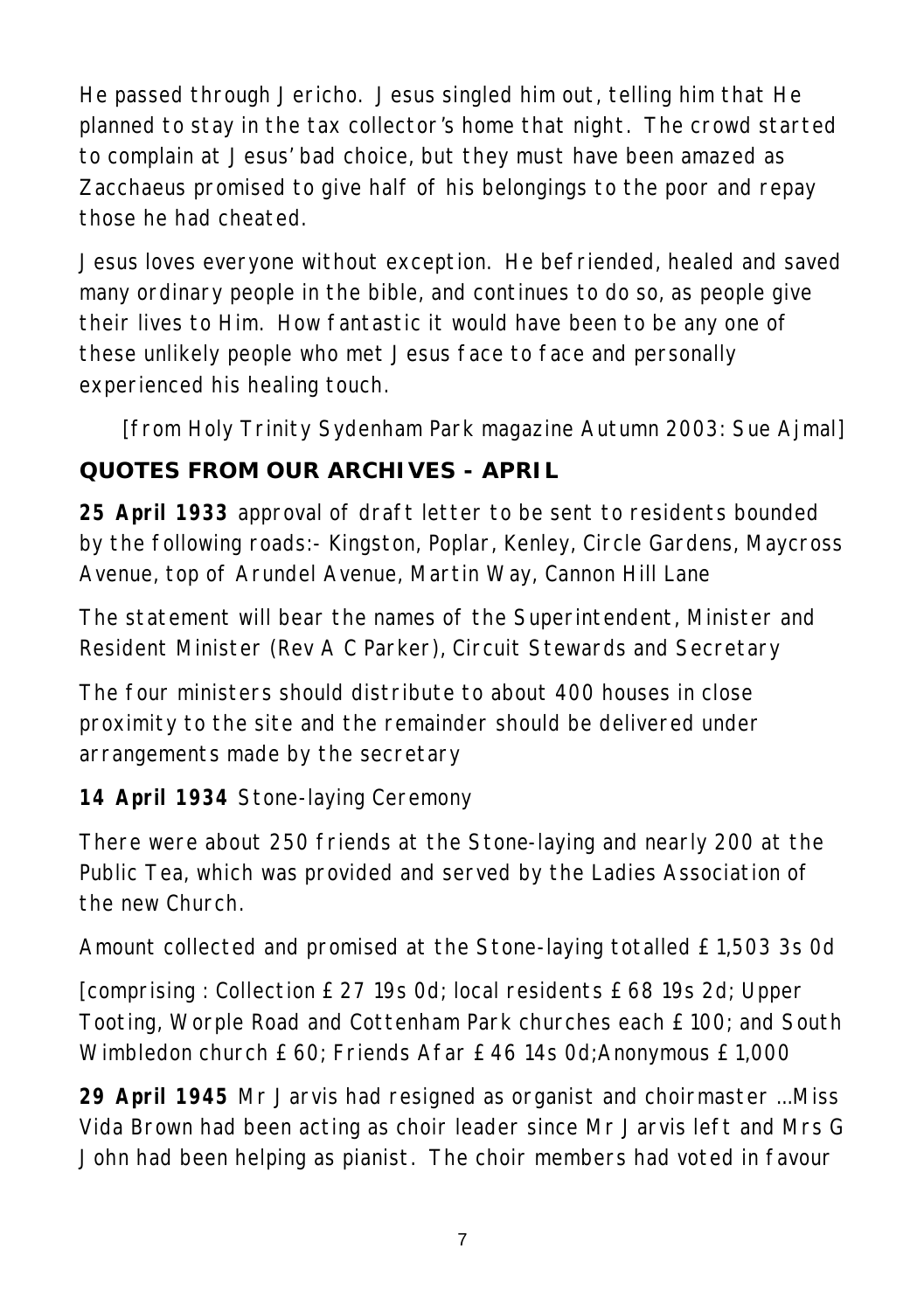of Miss Brown becoming choirmaster and Mrs John becoming church organist

**30 April 1951** A special church meeting had been held ... on a show of hands the majority desired a new church in preference to an extension of the present premises

**22 April 1954** Mrs F E Warren resigned leadership of the Youth Club. Miss Margaret Skinner appointed Assistant Leader. A service of dedication for all interested in work among children and young people should be held at 8am on October 17th ... to be conducted by Rev Erastus Evans

For the morning and evening services on October 17th the council hoped that Dr Waterhouse would find it possible to conduct services of a kind appropriate to a young people's day as well as the Church anniversary. If Dr Waterhouse should think fit at the evening service to make an appeal to young people to record a decision to dedicate their lives to Christ this would be appreciated by the Council

**17 April 1957** Mosaic panel over the main entrance

Mr Maggs had prepared several sketch designs which were considered. It was decided to accept his picture of the Good Samaritan which was to be forwarded to the architect

# **THINGS WILL CHANGE**

When you get to the end of your tether And your energy seems to have gone; When you're weary and wondering whether It's worth while to keep struggling on; When the fire has gone out of your spirit And you armour has fallen apart LET GO AND LET GOD DO THE FIGHTING. BE STILL IN YOUR HEAD AND YOUR HEART.

When the music goes out of the morning And you cannot keep pace with the drum; When the flowers in the garden stop smiling And the birds do not sing when you come; When the sun never peeps through your window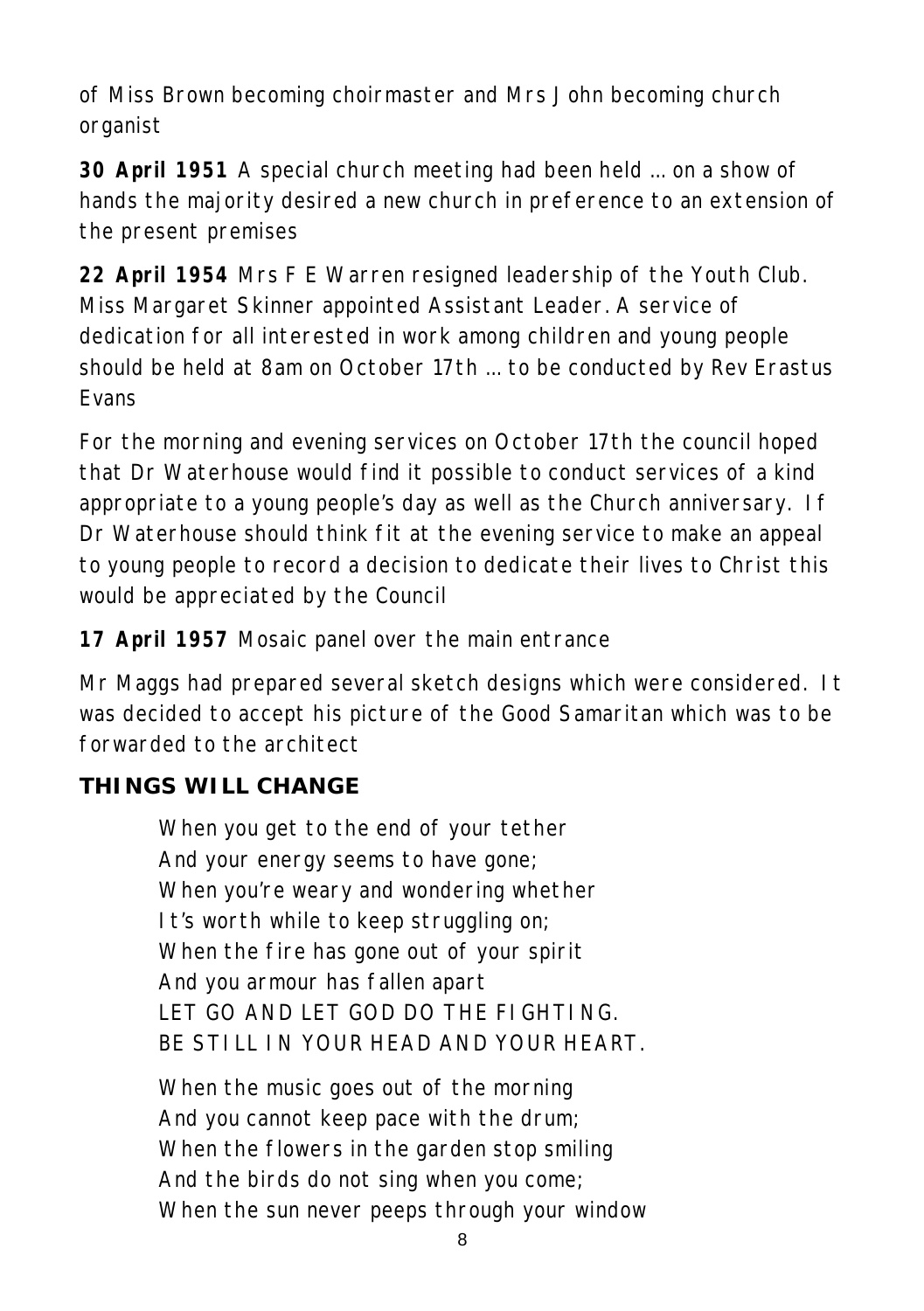And you look for the rainbow in vain ASK SOMEONE TO HELP AND TO HEAL YOU. LET HIM TAKE THE BRUNT AND THE STRAIN.

When you get to the end of your courage And there's nothing much more you can do, Try folding you hands for a moment And letting God's guidance get through... Life cannot be altered by worry, Stop trying to push it away. JUST LET THE GOOD LORD TAKE OVER. YOU'LL FIND THAT THINGS CHANGE WHEN YOU PRAY.

#### **WHAT YOU HAVE IN COMMON WITH A WOODCARVING**

Woodcarving isn't as straightforward as it seems. You don't begin with a block of wood, you begin with a piece of paper. The first step is to draw a plan of what you want to carve, and only when you've got that right do you start to shape your piece of wood.

The carver then works his block with his plan alongside it, He cuts those bits of wood away that he doesn't want, and shapes what's left until it ever more closely resembles the original plan.

Only when the design on the wood and the paper plan are identical has the carver finished his job. He's then made exactly what he'd hoped for, while working all along from that original plan.

It's the same with our lives. God is the master carpenter. He has a unique plan for each one of us, which is a blueprint of what he hopes we will become.

As we go through life, God shapes us, cutting away those bits of us that He doesn't want and which would spoil what He hopes we'll come to look like. He then gradually moulds what's left until we look ever more like that original blueprint, Only when the two are identical will God's work be over.

But there's one big difference between a human being and a block of wood. A block of wood has to sit impassively on the carver's bench while he works at it. The wood cannot help the process along and has no idea what's happening to it.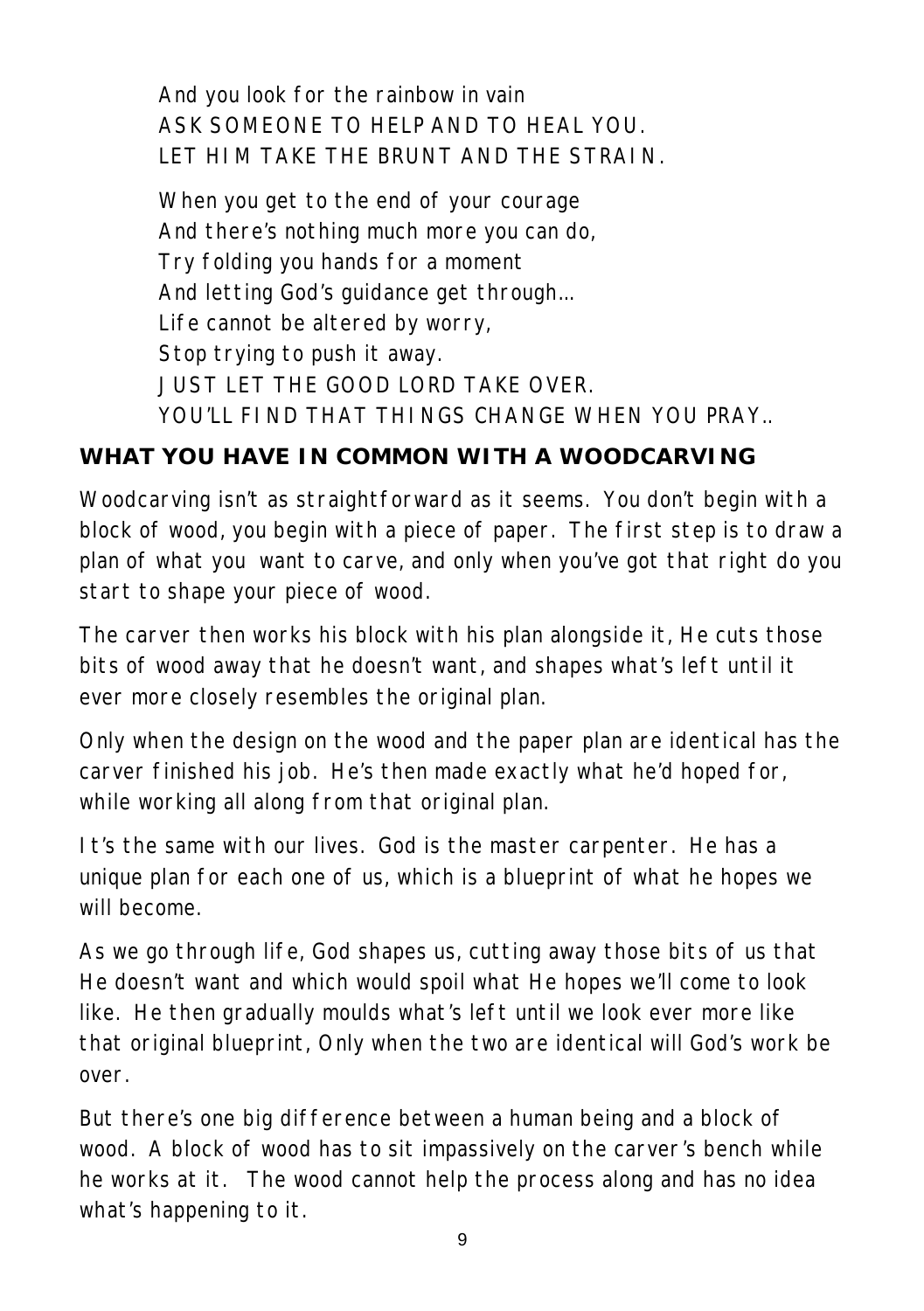God very much hopes that we'll help Him in the process of being moulded and shaped to His pattern. That's why we read the Bible and worship and pray: to find out just what his plan is for each one of us. Only when we have some idea of what He wants us to be can we help him in the process.

Yet however often we get it wrong and fail to live up to God's hopes, there's one promise we have.

God will never give up on us, until He's shaped us into exactly what He's planned for us to be all along.

[Parish Magazine of St. Cuthbert Wells, February 2005]